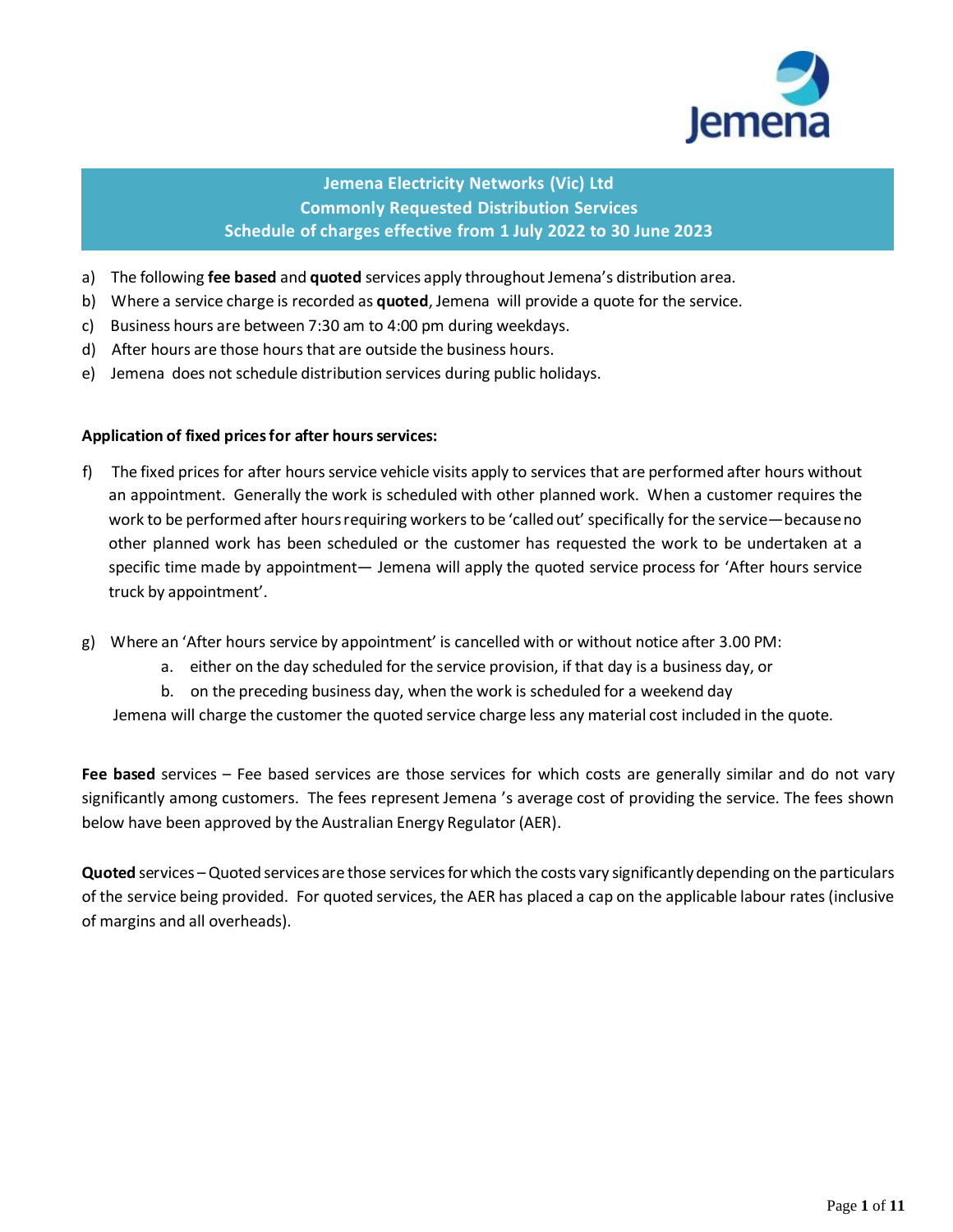

| <b>Jemena Electricity Networks (Vic) Ltd</b>                      |                                                    |                                         |                                         |                         |                                         |                                         |  |
|-------------------------------------------------------------------|----------------------------------------------------|-----------------------------------------|-----------------------------------------|-------------------------|-----------------------------------------|-----------------------------------------|--|
| <b>Commonly Requested Distribution Services</b>                   |                                                    |                                         |                                         |                         |                                         |                                         |  |
| Schedule of charges effective from 1 July 2022 to 30 June 2023    |                                                    |                                         |                                         |                         |                                         |                                         |  |
|                                                                   | <b>Business hours (BH)</b><br>(7:00 am to 4:00 pm) |                                         |                                         | <b>After Hours (AH)</b> |                                         |                                         |  |
| <b>Distribution services</b>                                      | <b>Product</b><br>Code                             | <b>Price</b><br>excluding<br><b>GST</b> | <b>Price</b><br>including<br><b>GST</b> | <b>Product</b><br>Code  | <b>Price</b><br>excluding<br><b>GST</b> | <b>Price</b><br>including<br><b>GST</b> |  |
| <b>Connection services</b>                                        |                                                    |                                         |                                         |                         |                                         |                                         |  |
| Basic single-phase connection*                                    | ND1PBH                                             | \$587.59                                | \$646.35                                | ND1PAH                  | \$778.22                                | \$856.04                                |  |
| Basic three-phase connection*                                     | ND3PBH                                             | \$722.90                                | \$795.19                                | ND3PAH                  | \$913.54                                | \$1,004.89                              |  |
| <b>Ancillary network services</b>                                 |                                                    |                                         |                                         |                         |                                         |                                         |  |
| Temporary single-phase connection*                                | <b>BTSOBH</b>                                      | \$587.59                                | \$646.35                                | <b>BTSOAH</b>           | \$778.22                                | \$856.04                                |  |
| Temporary three-phase connection*                                 | <b>BTSPBH</b>                                      | \$722.90                                | \$795.19                                | <b>BTSPAH</b>           | \$913.54                                | \$1,004.89                              |  |
| Field-based energisation (fuse insert)                            | <b>REENBH</b>                                      | \$51.57                                 | \$56.73                                 | <b>REENAH</b>           | \$90.02                                 | \$99.02                                 |  |
| Field-based de-energisation (fuse removal)                        | <b>DEENBH</b>                                      | \$73.95                                 | \$81.35                                 | <b>DEENAH</b>           | \$73.95                                 | \$81.35                                 |  |
| Disconnection (temporary) requiring a<br>service vehicle          | <b>DCTKBH</b>                                      | \$382.41                                | \$420.65                                | <b>DCTKAH</b>           | \$541.29                                | \$595.42                                |  |
| Reconnection requiring a service vehicle                          | <b>RCTKBH</b>                                      | \$443.07                                | \$487.38                                | <b>RCTKAH</b>           | \$630.85                                | \$693.94                                |  |
| Basic connection upgrade (single-phase to<br>three-phase)*        | <b>SUTKBH</b>                                      | \$722.90                                | \$795.19                                | <b>SUTKAH</b>           | \$913.54                                | \$1,004.89                              |  |
| Replacement of overhead basic connection<br>(single-phase)*       | RTK1BH                                             | \$704.70                                | \$775.17                                | RTK1AH                  | \$895.34                                | \$984.87                                |  |
| Replacement of overhead basic connection<br>(three-phase)*        | RTK3BH                                             | \$782.13                                | \$860.34                                | RTK3AH                  | \$972.77                                | \$1,070.05                              |  |
| Reserve feeder maintenance -<br>\$/kVA/annum                      |                                                    | \$13.52                                 | \$14.87                                 |                         | \$13.52                                 | \$14.87                                 |  |
| Other ancillary network services                                  |                                                    |                                         |                                         |                         |                                         |                                         |  |
| Customer access to electricity consumption<br>data                |                                                    | No charge                               | No charge                               |                         | <b>NA</b>                               | <b>NA</b>                               |  |
| Security lighting (operation and<br>maintenance) - \$/light/annum |                                                    | \$142.01                                | \$156.21                                |                         | \$142.01                                | \$156.21                                |  |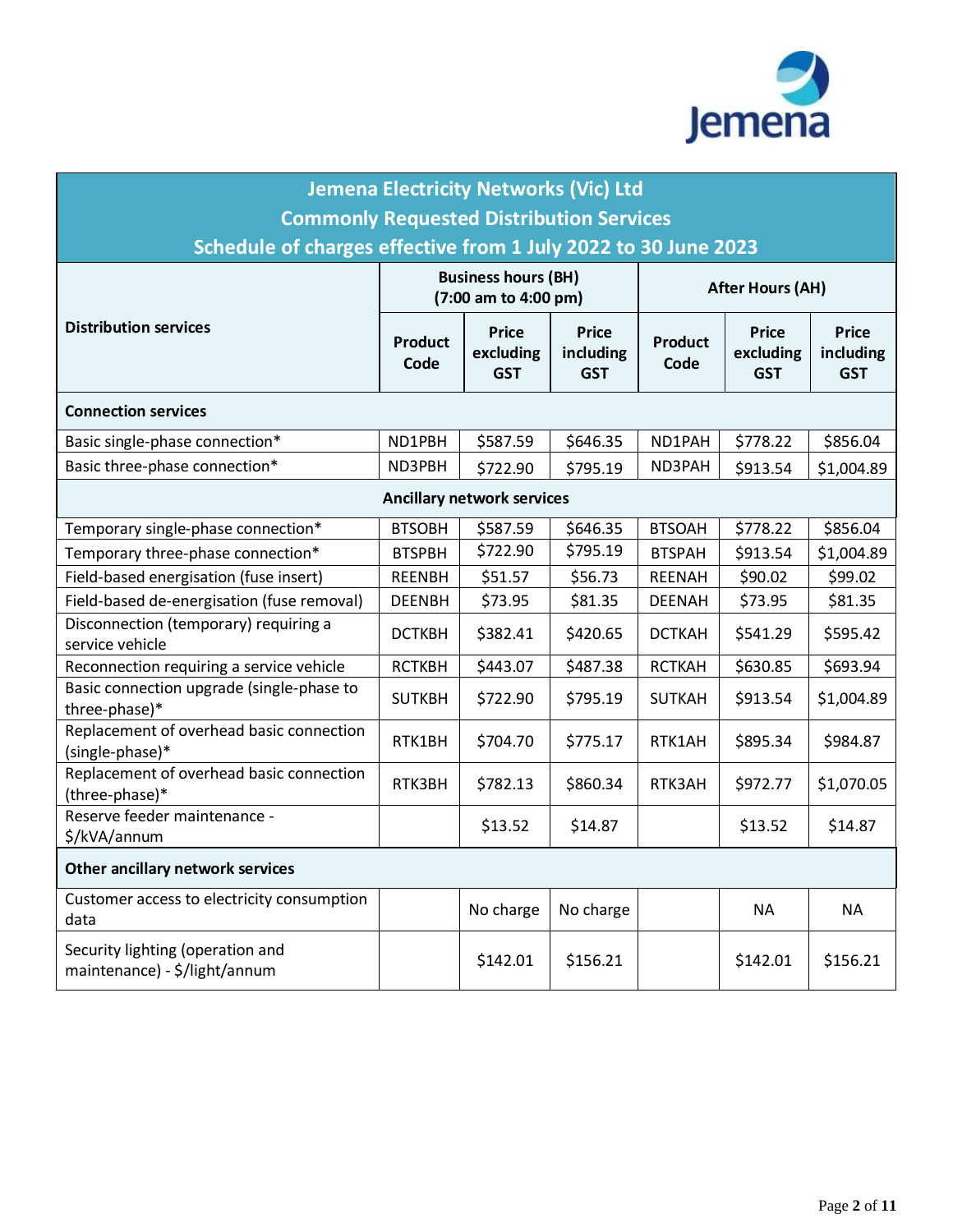

| <b>Jemena Electricity Networks (Vic) Ltd</b>                                               |                                                    |                                         |                                         |                         |                                         |                                         |  |
|--------------------------------------------------------------------------------------------|----------------------------------------------------|-----------------------------------------|-----------------------------------------|-------------------------|-----------------------------------------|-----------------------------------------|--|
| <b>Commonly Requested Distribution Services</b>                                            |                                                    |                                         |                                         |                         |                                         |                                         |  |
| Schedule of charges effective from 1 July 2022 to 30 June 2023                             |                                                    |                                         |                                         |                         |                                         |                                         |  |
|                                                                                            | <b>Business hours (BH)</b><br>(7:00 am to 4:00 pm) |                                         |                                         | <b>After Hours (AH)</b> |                                         |                                         |  |
| <b>Distribution services</b>                                                               | <b>Product</b><br>Code                             | <b>Price</b><br>excluding<br><b>GST</b> | <b>Price</b><br>including<br><b>GST</b> | <b>Product</b><br>Code  | <b>Price</b><br>excluding<br><b>GST</b> | <b>Price</b><br>including<br><b>GST</b> |  |
| <b>Auxiliary metering services</b>                                                         |                                                    |                                         |                                         |                         |                                         |                                         |  |
| Remote special meter read                                                                  | SPRDRM                                             | No charge                               | No charge                               |                         | <b>NA</b>                               | <b>NA</b>                               |  |
| Remote energisation                                                                        | REENRM                                             | No charge                               | No charge                               |                         | <b>NA</b>                               | <b>NA</b>                               |  |
| Remote de-energisation                                                                     | <b>DEENRM</b>                                      | No charge                               | No charge                               |                         | <b>NA</b>                               | <b>NA</b>                               |  |
| Remote meter re-configuration                                                              | <b>MECFRM</b>                                      | \$52.00                                 | \$57.20                                 |                         | \$52.00                                 | \$57.20                                 |  |
| Meter alteration (or relocation)                                                           | <b>MCTKBH</b>                                      | \$491.82                                | \$541.00                                | <b>MCTKAH</b>           | \$679.59                                | \$747.55                                |  |
| Field-based special meter reads                                                            | <b>SPRDBH</b>                                      | \$49.69                                 | \$54.66                                 |                         | \$49.69                                 | \$54.66                                 |  |
| Meter test of types 5, 6 and AMI                                                           |                                                    |                                         |                                         |                         |                                         |                                         |  |
| smart metering installations (No<br>charge for additional meters)                          | <b>MTALBH</b>                                      | \$535.68                                | \$589.25                                | <b>MTALAH</b>           | \$727.25                                | \$799.98                                |  |
| Type 7 metering (meter data<br>service) - \$/light/annum                                   | <b>MDCH</b>                                        | \$1.50                                  | \$1.65                                  |                         | \$1.50                                  | \$1.65                                  |  |
| Non-contestable unmetered load<br>(notional metering) - \$/unmetered<br>installation/annum | <b>NCUM</b>                                        | \$17.27                                 | \$19.00                                 |                         | \$17.27                                 | \$19.00                                 |  |
| <b>Wasted Site Attendance</b>                                                              |                                                    |                                         |                                         |                         |                                         |                                         |  |
| Waste attendance – site visit $(1),(2)$                                                    | <b>WSVRBH</b>                                      | \$491.82                                | \$541.00                                | <b>WSVRAH</b>           | \$679.59                                | \$747.55                                |  |
| AMI Meter Charges for customers consuming <160 MWh per annum - (\$/meter/annum)            |                                                    |                                         |                                         |                         |                                         |                                         |  |
| Single phase single element                                                                | 1PNOP                                              | \$62.81                                 | \$69.09                                 |                         | <b>NA</b>                               | <b>NA</b>                               |  |
| Single-phase, two-element                                                                  | 1POP                                               | \$62.81                                 | \$69.09                                 |                         | <b>NA</b>                               | <b>NA</b>                               |  |
| Three-phase (direct connect)                                                               | 3DCL                                               | \$76.68                                 | \$84.35                                 |                         | <b>NA</b>                               | <b>NA</b>                               |  |
| Three-phase (current transformer<br>connect)                                               | 3CTL                                               | \$85.40                                 | \$93.94                                 |                         | <b>NA</b>                               | <b>NA</b>                               |  |
| Type 5 and 6 (incl. smart metering) metering exit fee (\$/meter)                           |                                                    |                                         |                                         |                         |                                         |                                         |  |
| Single Phase                                                                               | <b>AEXTSP</b>                                      | \$223.95                                | \$246.35                                |                         | <b>NA</b>                               | <b>NA</b>                               |  |
| Single Phase, Two element                                                                  | AEXTS2                                             | \$223.95                                | \$246.35                                |                         | <b>NA</b>                               | <b>NA</b>                               |  |
| Three Phase Direct Connect                                                                 | <b>AEXTTP</b>                                      | \$223.95                                | \$246.35                                |                         | <b>NA</b>                               | <b>NA</b>                               |  |
| Three Phase CT Connect                                                                     | <b>AEXTCT</b>                                      | \$223.95                                | \$246.35                                |                         | <b>NA</b>                               | <b>NA</b>                               |  |

(1) Jemena will apply a Wasted Site Attendance fee in circumstances where on arrival at the site, it is found the customer's premises are not ready for the scheduled work, or if the site is not safe to undertake the work or access to the site is limited.

(2) For services marked (\*), the Wasted Site Attendance fee applies. For all other services, the Wasted Site Attendance fee is the service fee shown applicable to the service.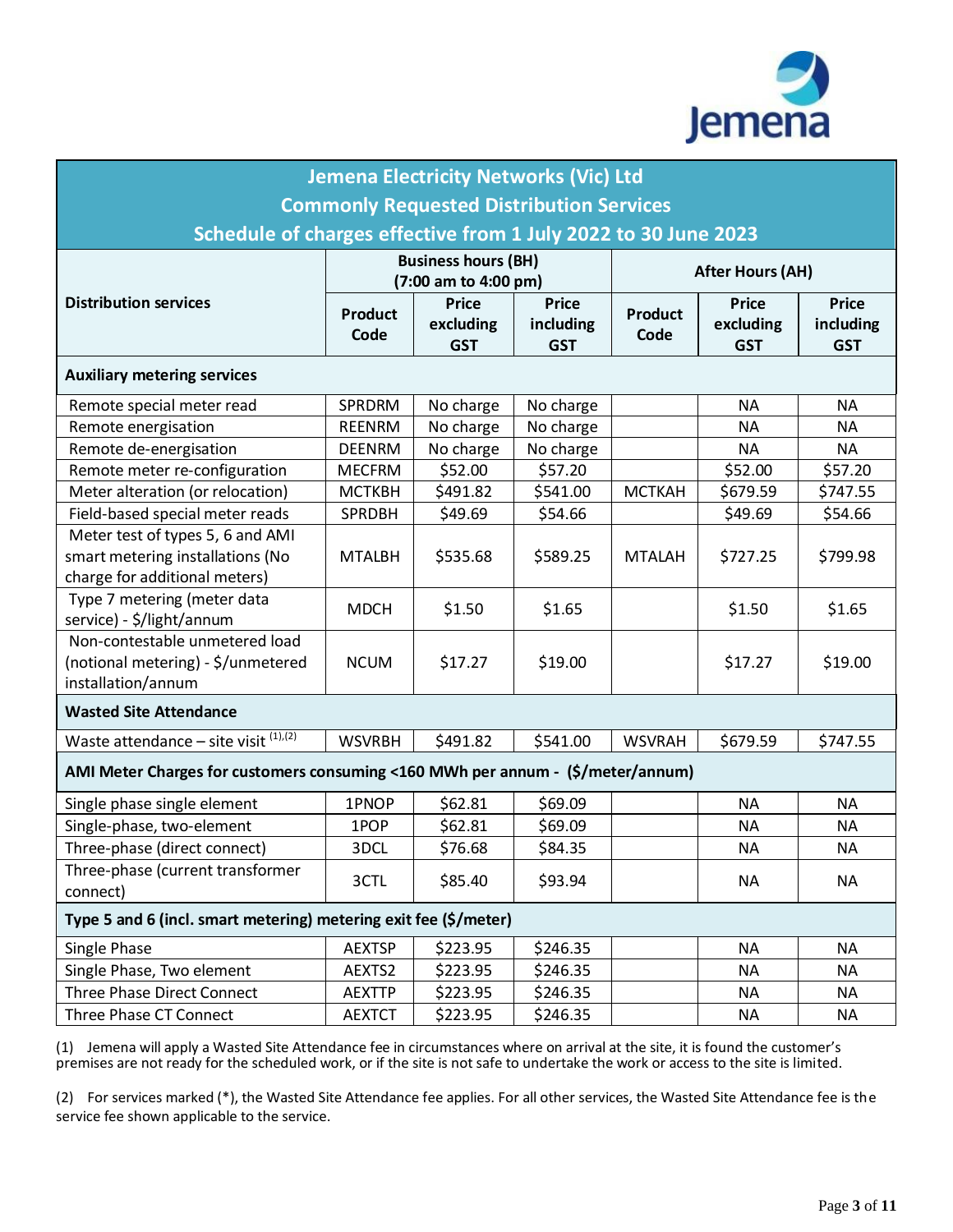

# **Commonly Requested Distribution Services Provided on a Quoted Basis**

**Quoted services are those services for which the costs vary significantly depending on the particulars of the service being provided. We do not have a fixed fee for these services. For quoted services, we apply the AER approved applicable labour rates (inclusive of margins and all overheads) in accordance with the AER's pricing formula for quoted services.**

**Pricing formula:**

*Price = Labour + Contractor Services + Materials*

### **AER approved Labour Rates effective 1 July 2022 to 30 June 2023**

- i) Unit rate per field worker hour during business hours is \$163.62 (excluding GST).
- ii) Unit rate per field worker hour during afterhours is \$249.03 (excluding GST).
- iii) Unit rate per back office hour is \$96.08 (excluding GST).
- iv) Unit rate per technical officer hour during business hours is \$173.21.
- v) Unit rate per engineer hour during business hours is \$159.56.
- vi) Unit rate per senior engineer hour during afterhours is \$208.64.

**Jemena will apply the above rates. Materialsfor quoted services are recovered at cost.**

**The quoted services shown below are only those services commonly requested by customers. It is not an exhaustive list of the distribution services we provide on a quoted basis.** 

**Ancillary network services provided on a quoted basis**

Temporary covering of LV mains and service lines – e.g. fitting of tiger tails, possum guards, and aerial markers High load escorts

Site visit relating to location of underground cables/assets

Third party request for de-energising wires for safe approach

Access permits, oversight and facilitation

Alterations to the shared distribution network to enable installation of third party infrastructure

Temporary non-basic connections (> 100 amps)

Temporary disconnection of non-basic connections (> 100 amps)

Reconnection of non-basic connection after temporary disconnection (> 100 amps)

Supply abolishment of non- basic connection (> 100 amps)

Supply relocation of non-basic connection assets (> 100 amps)

Overhead service line replacement of non-basic connections (> 100 amps)

Elective undergrounding

Protection and power quality assessment

Customer requested plant study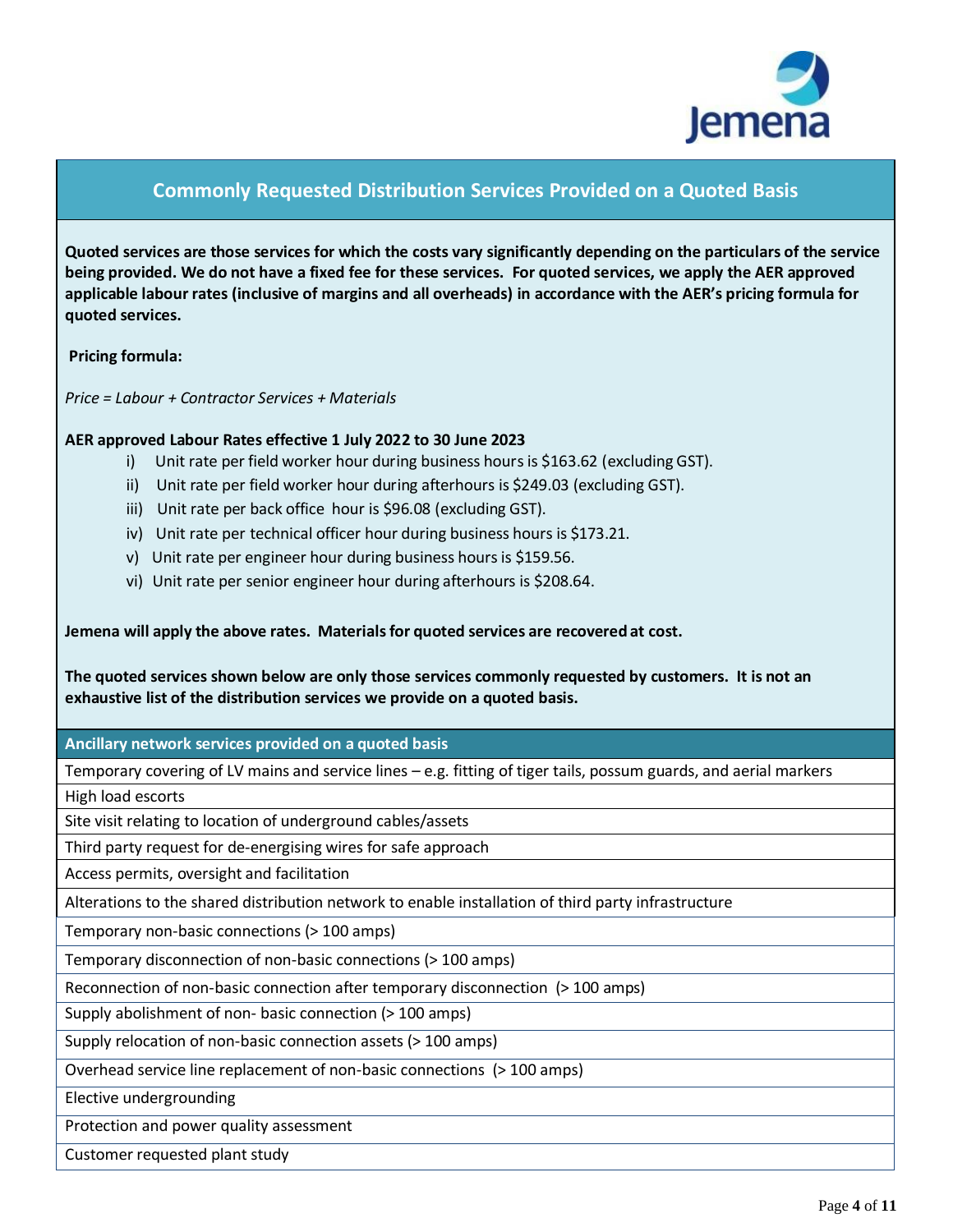

**Ancillary network services provided on a quoted basis**

Customer requested planning study

Rectification of illegal connections or damage

Calculation of a site-specific distribution loss factor on request

Embedded network management

Reserve feeder installation

Establishing inventory and load (consumption) tables of new non-contestable unmetered devices.

Non-standard metering services and new meter types introduced

Alteration and relocation of public lighting assets

New public lighting services including greenfield sites and new light types

Provision, construction and maintenance of emerging public lighting technology

Provision of traffic control and safety observer services by the distributor where required

Third party request for de-energising wires for safe approach

Specialist services

Facilitation of generator connection and operation of the network

Provision of electricity network data or consumption data outside of legislative obligations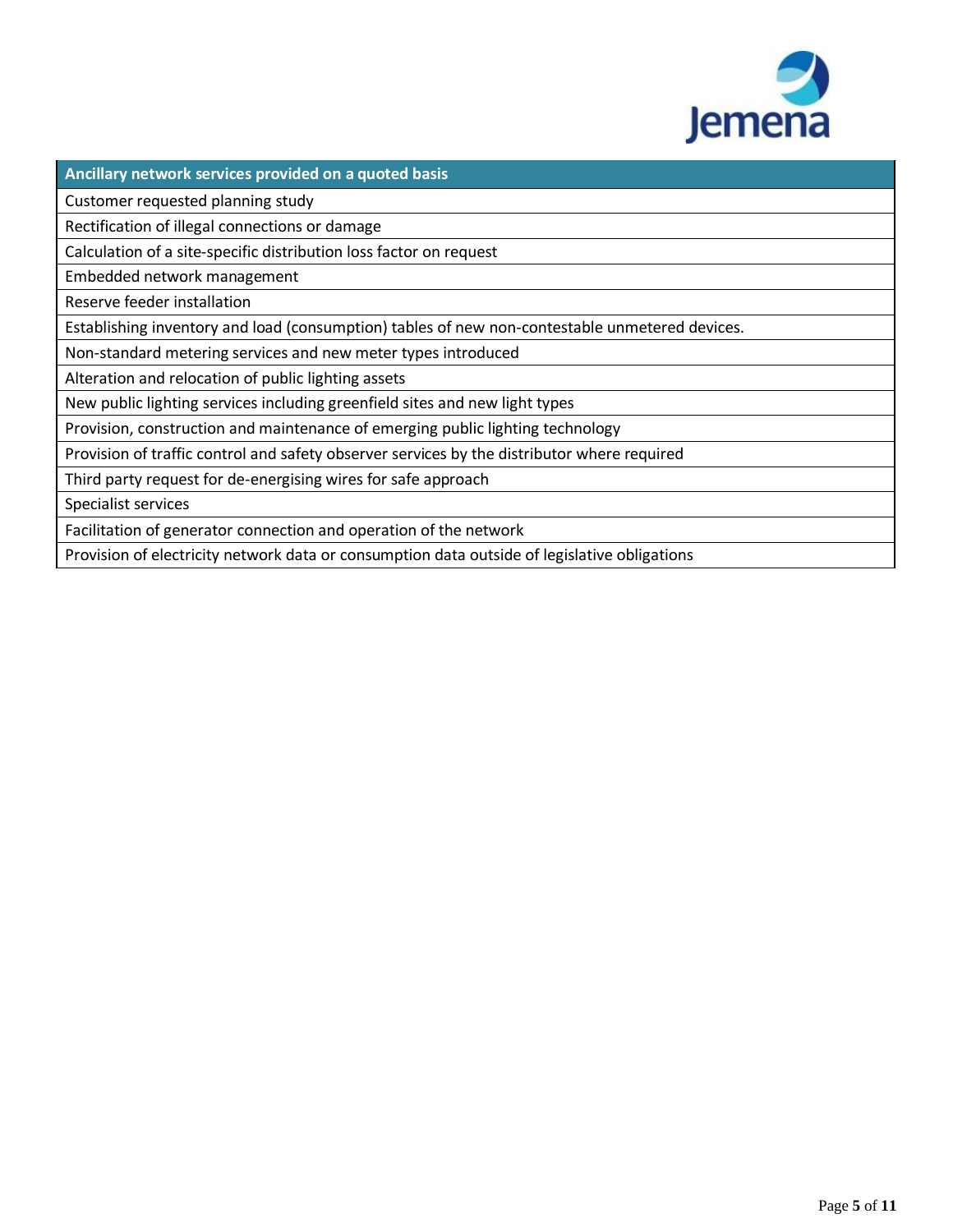

| <b>Jemena Electricity Networks (Vic) Ltd</b><br>Public lighting OMR (operation, maintenance & replacement) charges for FY23 |                                      |                                      |  |  |  |
|-----------------------------------------------------------------------------------------------------------------------------|--------------------------------------|--------------------------------------|--|--|--|
| (effective from 1 July 2022 to 30 June 2023)                                                                                |                                      |                                      |  |  |  |
| <b>Light Type</b>                                                                                                           | <b>OMR</b> charge<br>(excluding GST) | <b>OMR</b> charge<br>(including GST) |  |  |  |
| Mercury Vapour 80 watt                                                                                                      | \$57.93                              | \$63.72                              |  |  |  |
| Sodium High Pressure 150 watt                                                                                               | \$123.31                             | \$135.64                             |  |  |  |
| Sodium High Pressure 250 watt                                                                                               | \$126.06                             | \$138.67                             |  |  |  |
| Fluorescent 20 watt                                                                                                         | \$72.41                              | \$79.65                              |  |  |  |
| Fluorescent 40 watt                                                                                                         | \$72.41                              | \$79.65                              |  |  |  |
| Fluorescent 80 watt                                                                                                         | \$72.41                              | \$79.65                              |  |  |  |
| Mercury Vapour 50 watt                                                                                                      | \$72.41                              | \$79.65                              |  |  |  |
| Mercury Vapour 125 watt                                                                                                     | \$85.15                              | \$93.67                              |  |  |  |
| Mercury Vapour 250 watt                                                                                                     | \$121.02                             | \$133.12                             |  |  |  |
| Mercury Vapour 400 watt                                                                                                     | \$136.14                             | \$149.75                             |  |  |  |
| Sodium Low Pressure 90 watt                                                                                                 | \$130.70                             | \$143.77                             |  |  |  |
| Sodium High Pressure 100 watt                                                                                               | \$168.92                             | \$185.81                             |  |  |  |
| Sodium High Pressure 400 watt                                                                                               | \$167.66                             | \$184.43                             |  |  |  |
| Metal Halide 70 watt                                                                                                        | \$148.88                             | \$163.77                             |  |  |  |
| Metal Halide 150 watt                                                                                                       | \$273.74                             | \$301.11                             |  |  |  |
| Metal Halide 250 watt                                                                                                       | \$271.03                             | \$298.13                             |  |  |  |
| Incandescent 100 watt                                                                                                       | \$90.37                              | \$99.41                              |  |  |  |
| Incandescent 150 watt                                                                                                       | \$112.96                             | \$124.26                             |  |  |  |
| Sodium High Pressure 250 watt (24 hrs)                                                                                      | \$126.06                             | \$138.67                             |  |  |  |
| Metal Halide 100 watt                                                                                                       | \$273.74                             | \$301.11                             |  |  |  |
| <b>Energy Efficient Lights</b>                                                                                              |                                      |                                      |  |  |  |
| T5 (2 x 14 W)                                                                                                               | \$65.61                              | \$72.17                              |  |  |  |
| T5 (2 x 24 W)                                                                                                               | \$73.89                              | \$81.28                              |  |  |  |
| LED 18W (incl. other standard Category P LED variants)                                                                      | \$30.85                              | \$33.94                              |  |  |  |
| Compact Fluoro 32W                                                                                                          | \$62.21                              | \$68.43                              |  |  |  |
| Compact Fluoro 42W                                                                                                          | \$62.21                              | \$68.43                              |  |  |  |
| L1 - LED 70W                                                                                                                | \$57.78                              | \$63.56                              |  |  |  |
| L2 - LED 118W, 155W, 162W                                                                                                   | \$58.47                              | \$64.32                              |  |  |  |
| L4 - LED 275W                                                                                                               | \$64.52                              | \$70.97                              |  |  |  |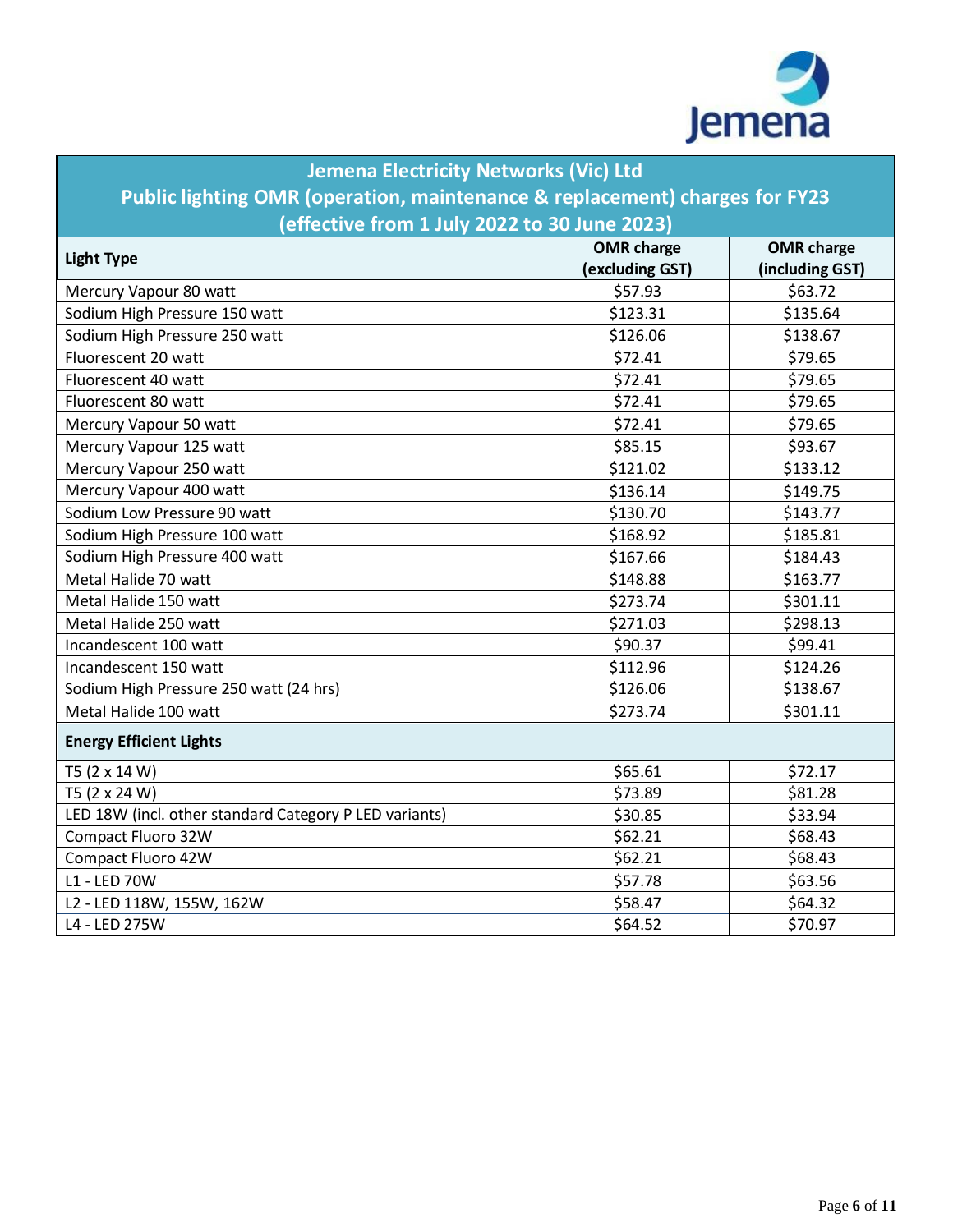

| <b>Jemena Electricity Networks (Vic) Ltd</b><br>Public lighting written down value and avoided cost charges/rebates for FY23<br>(effective from 1 July 2022 to 30 June 2023) |                                  |                                  |  |  |
|------------------------------------------------------------------------------------------------------------------------------------------------------------------------------|----------------------------------|----------------------------------|--|--|
| <b>Light Type</b>                                                                                                                                                            | Charge/rebate<br>(excluding GST) | Charge/rebate<br>(including GST) |  |  |
| Mercury Vapour 80 watt                                                                                                                                                       |                                  |                                  |  |  |
| <b>Written Down Value</b>                                                                                                                                                    | \$91.27                          | \$100.39                         |  |  |
| Avoided cost                                                                                                                                                                 | $-529.88$                        | $-532.87$                        |  |  |
| Sodium High Pressure 150 watt                                                                                                                                                |                                  |                                  |  |  |
| <b>Written Down Value</b>                                                                                                                                                    | \$107.09                         | \$117.80                         |  |  |
| Avoided cost                                                                                                                                                                 | $-534.98$                        | $-$ \$38.48                      |  |  |
| Sodium High Pressure 250 watt                                                                                                                                                |                                  |                                  |  |  |
| <b>Written Down Value</b>                                                                                                                                                    | \$113.68                         | \$125.05                         |  |  |
| Avoided cost                                                                                                                                                                 | $-535.57$                        | $-539.13$                        |  |  |
| Sodium High Pressure 400 watt                                                                                                                                                |                                  |                                  |  |  |
| <b>Written Down Value</b>                                                                                                                                                    | \$151.20                         | \$166.32                         |  |  |
| Avoided cost                                                                                                                                                                 | $-547.31$                        | $-552.05$                        |  |  |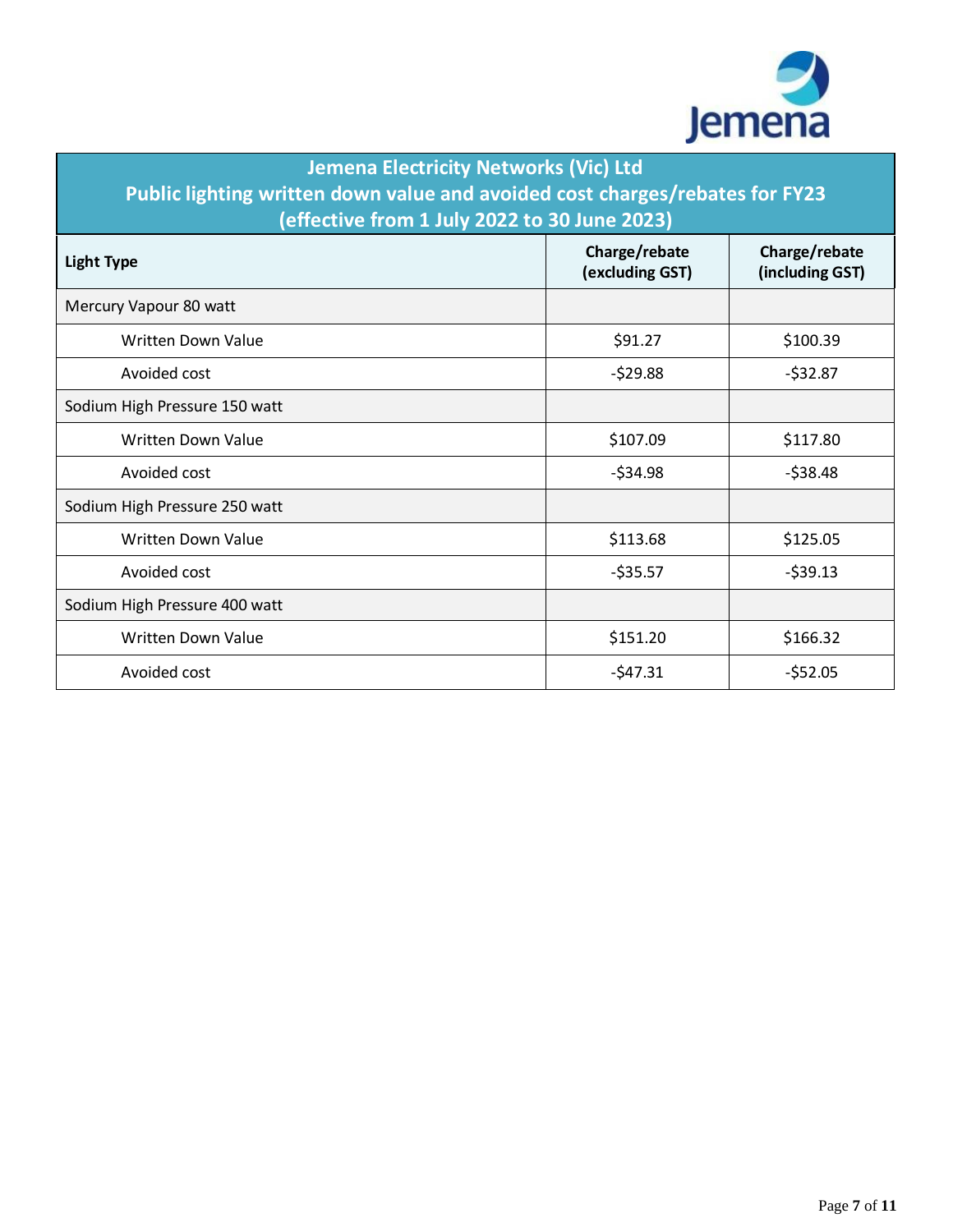

## **GLOSSARY – FEE BASED SERVICES**

### **Basic single-phase connection (up to 100 Amps)**

A new connection up to 100 Amps provided in accordance with the [model standing offer](https://jemena.com.au/about/document-centre/electricity/model-standing-offer) approved by the Australian Energy Regulator. The charge for this service includes the installation of a meter.

### **Basic three-phase connection (up to 100 Amps)**

A new connection up to 100 Amps provided in accordance with the [model standing offer](https://jemena.com.au/about/document-centre/electricity/model-standing-offer) approved by the Australian Energy Regulator. The charge for this service includes the installation of a meter.

#### **Temporary single-phase connection (up to 100 Amps)**

A temporary connection (e.g. builder's supply) up to 100 Amps provided in accordance with the [model standing offer](https://jemena.com.au/about/document-centre/electricity/model-standing-offer) approved by the Australian Energy Regulator. The charge for this service includes the installation of a meter. Abolishment of the temporary connection that is less than 100 Amps is free of charge.

#### **Temporary three-phase connection (up to 100 Amps)**

A temporary connection (e.g. builder's supply) up to 100 Amps provided in accordance with the [model standing offer](https://jemena.com.au/about/document-centre/electricity/model-standing-offer) approved by the Australian Energy Regulator. The charge includes the installation of a meter. Abolishment of the temporary connection that is less than 100 Amps is free of charge.

#### **Field-based energisation (fuse insert)**

This service is a field-based energisation of an existing connection, which involves a fuse insert.

### **Field-based de-energisation (fuse removal)**

This This service is a field-based de-energisation of an existing connection, which involves a fuse removal.

#### **Disconnection (temporary) requiring a service vehicle**

This is a temporary disconnection service, which requires a service truck. Temporary disconnection is generally provided to customers who request a physical disconnection of premises at the distribution network—e.g. disconnection at the pole, above a shop veranda or in a service pit. A separate reconnection charge will apply for subsequent reconnection (see below). Where the subsequent reconnection can be performed within 30 minutes, then Jemena will waive the reconnection charge.

#### **Reconnection requiring a service vehicle**

This is a reconnection service following a temporary disconnection, which requires a service truck.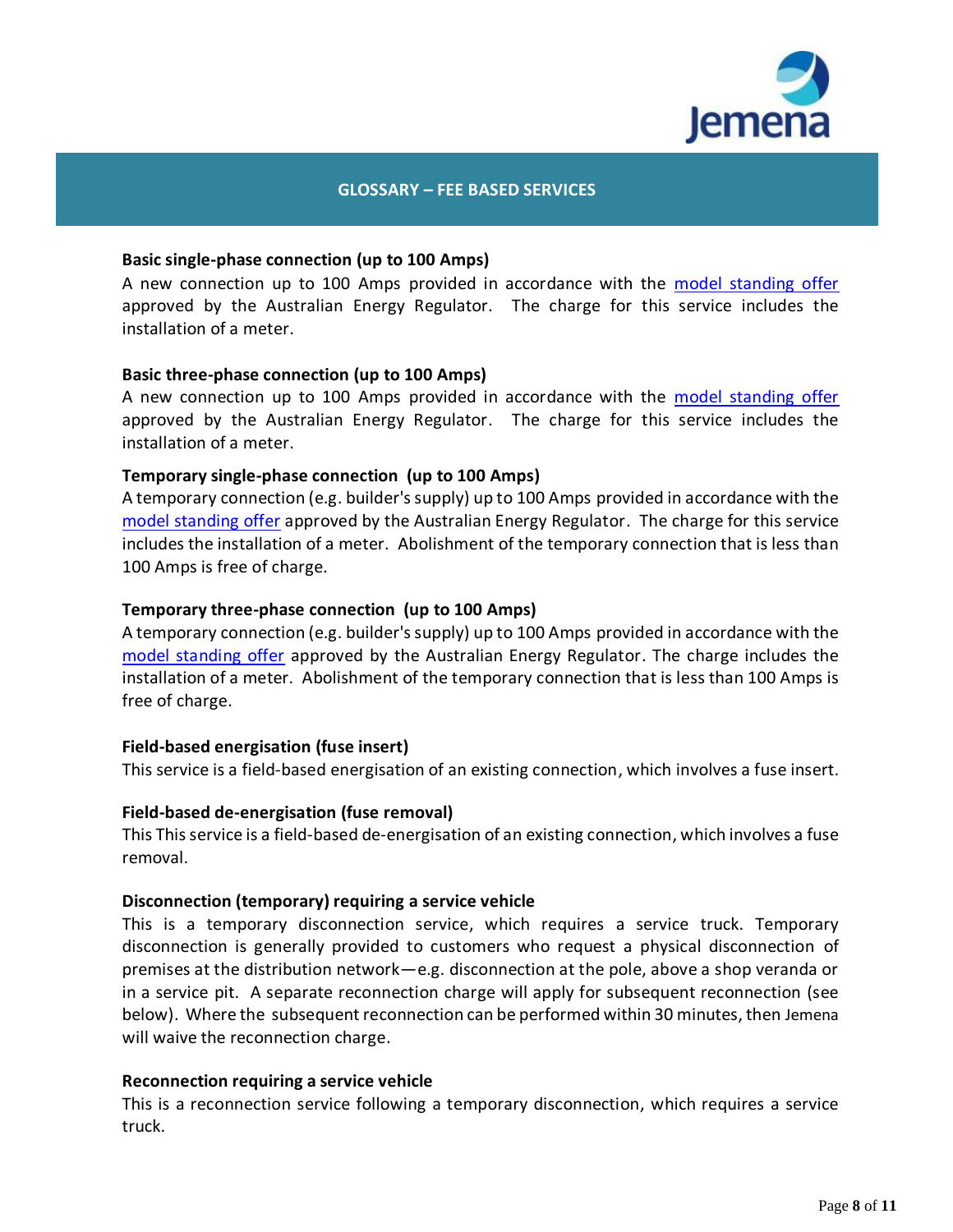

## **Basic connection upgrade (single-phase to three-phase, up to 100 Amps)**

This service is provided to customers who request a connection upgrade from single-phase to three-phase up to 100 Amps. The charge includes the upgrade of the meter.

## **Replacement of overhead basic connection(up to 100 Amps, single-phase)**

This service is provided to customers who request relocation or replacement of an existing overhead singe-phase connection up to 100 Amps. Relocation of an existing overhead connection would involve the replacement of the existing overhead connection.

## **Replacement of overhead basic connection (up to 100 Amps, three-phase)**

This service is provided to customers who request relocation or replacement of an existing overhead three-phase connection up to 100 Amps. Relocation of an existing overhead connection would involve the replacement of the existing overhead connection.

### **Reserve feeder maintenance - \$/kVA/annum**

This charge applies to customers who have reserve feeders. The charge recovers the costs relating to the operation and maintenance of the reserve feeder.

### **Customer access to electricity consumption data**

Customer access to data service is free of charge, noting that for complex requests, Jemena may offer this service on a quoted basis.

### **Security lighting (operation and maintenance) - \$/light/annum**

This security lighting service covers the operation, maintenance and repair of security lights. The service includes replacement of failed (or vandalised) lighting components including lamps, PE cells and repairs to faulty wiring. This service does not cover the replacement of existing security lights are beyond repair.

When a security light becomes unserviceable—that is the entire light fixture (lantern) is beyond repair—Jemena will offer the customer a quoted price for the replacement of the unserviceable entire security light. That way, the customer has a choice of accepting our offer to replace the entire security light or install their own security light within their premises. Jemena does not provide new security lighting service to customers any longer as they have the option of installing their own security lighting on their premises.

### **Remote special meter read**

A remote special meter read is seldom requested because retailers receive daily meter reads and 99% of these are actual meter reads. Despite this, we still offer the service. Jemena does not charge for remote meter reads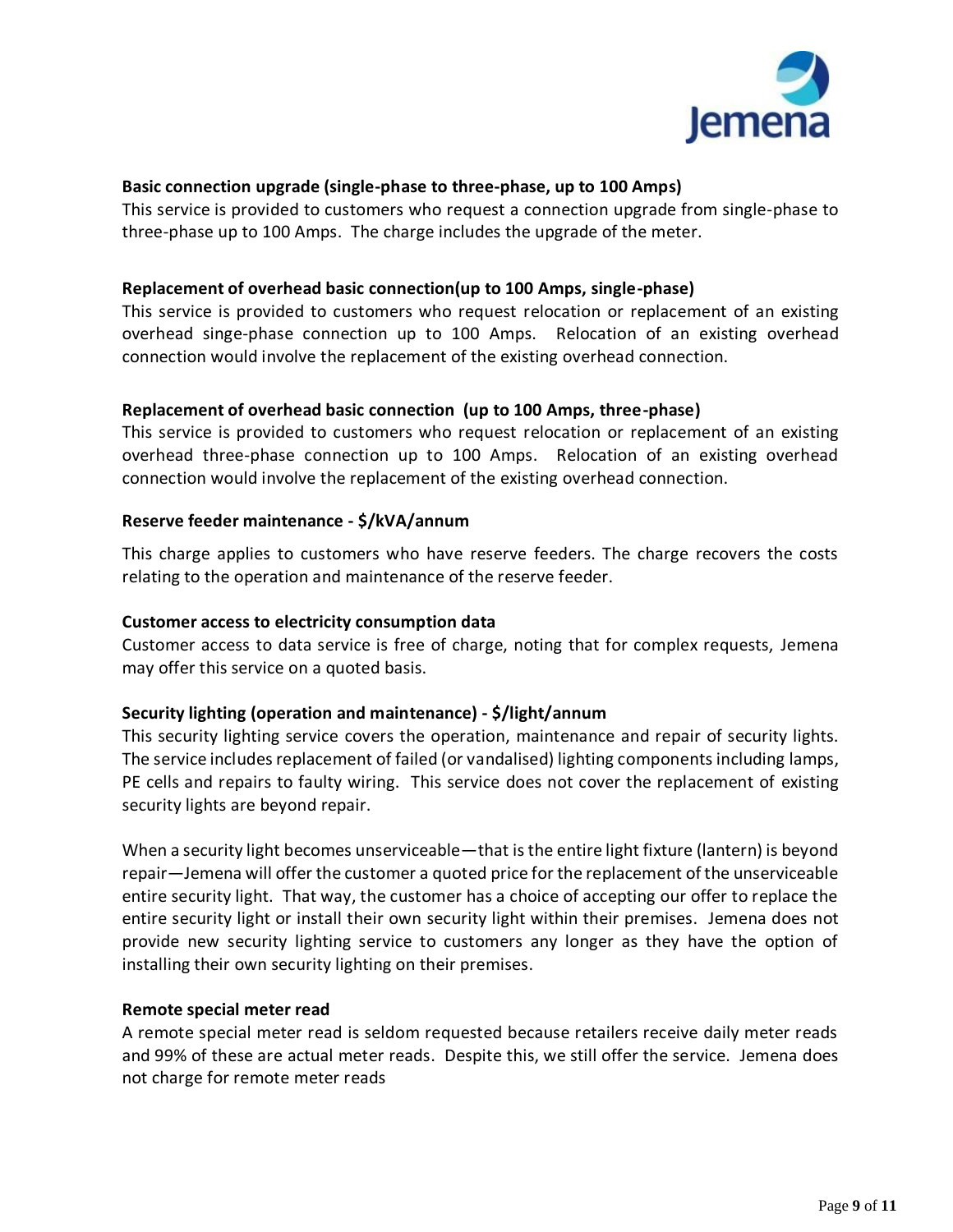

## **Remote energisation**

Remote energisation services are provided to retailers on behalf of customers moving into new or existing premises that have previously been de-energised – for example, sites de-energised for non-payment of an electricity bill or residents have moved out. Jemena does not charge for remote energisation.

## **Remote de-energisation**

Remote de-energisation services are provided where customers or retailers request that the power to a premise is turned off. De-energisation requests from retailers mainly relate to customers moving out of a premise, or disconnection for non-payment of electricity bill. Jemena does not charge for remote-energisation

## **Remote meter re-configuration**

Remote meter reconfiguration service is generally requested by customers who install solar panels and/or batteries where export energy is metered. This service is generally provided to a retailer on behalf of customers. Meter configuration services include, but are not limited to:

- reconfiguration of the time-of-use periods or maximum demand settings in a meter, to align it with a tariff change
- reconfiguration following the installation of solar to measure the importing and exporting of energy
- reconfiguration of load control turn-on/turn-off times.

## **Meter alteration (or relocation)**

Meter alteration or relocation services are provided to customers on a request basis. The fee for this service includes only the labour costs. The costs of the meters are recovered by the annual AMI meter charge.

## **Field-based special meter reads**

Field- based special meter reads are normally required to finalise a customer's bill when they transfer between retailers outside the normal meter reading schedule or move out of their premises. We do not expect many requests for field-based special meter reads, given that more than 98% of residential and small customers have a smart meter and these are remotely read.

# **Meter test of types 5, 6 and AMI smart metering installations (No charge for additional meters)**

This service is provided to a customer (or a retailer on behalf of a customer) who request an inspection or investigation including a meter test, to verify that the meter is accurately measuring the amount of energy consumed. This generally occurs after a complaint by a customer about their electricity bill. In the case of a meter being proven to be faulty, we will waive the charge.